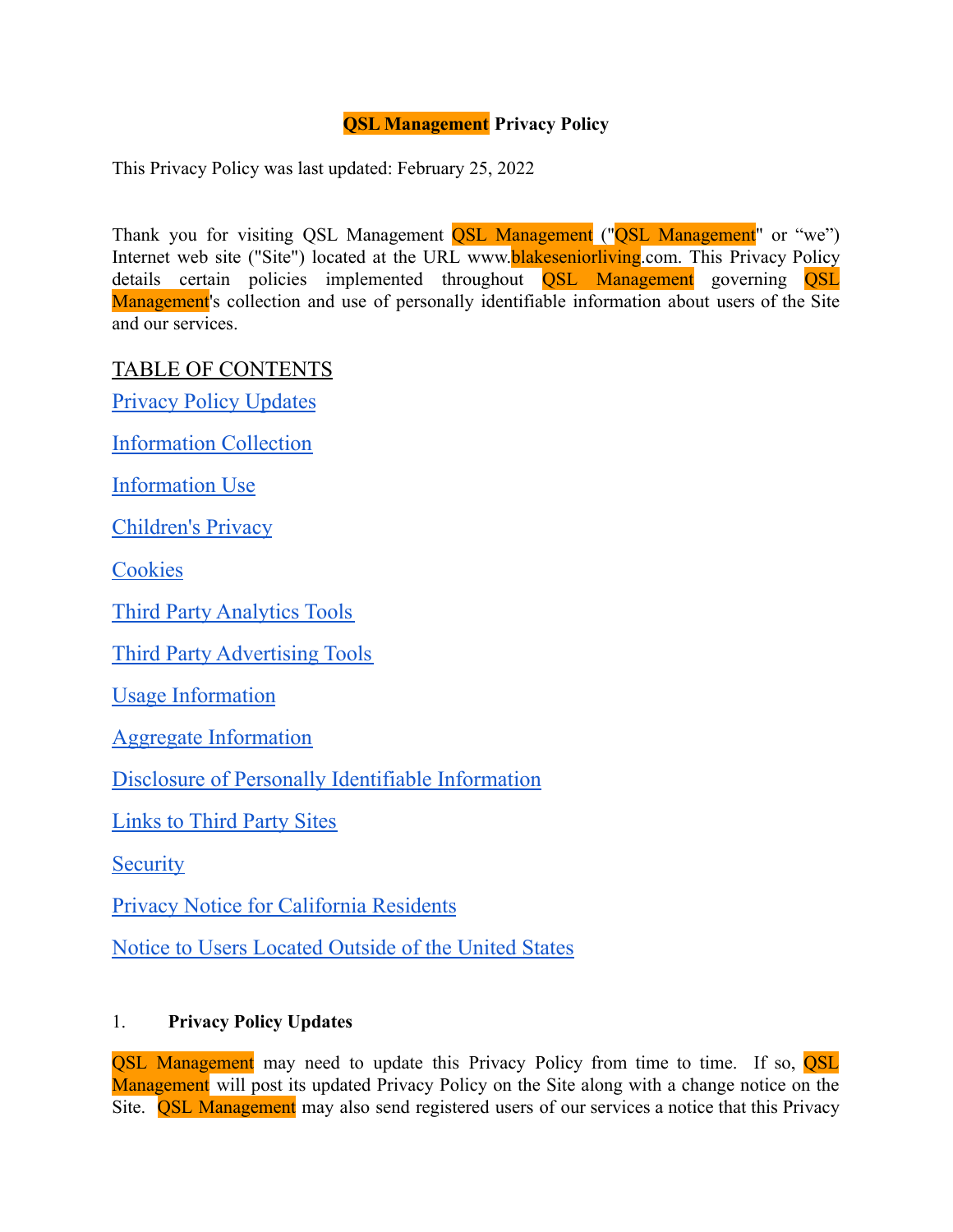Policy has been changed. **QSL Management** encourages you to review this Privacy Policy regularly for any changes. Your continued use of this Site and/or services and/or your continued provision of personally identifiable information to us after the posting of such notice will be subject to the terms of the then-current Privacy Policy.

### <span id="page-1-0"></span>**2. Information Collection**

In certain sections of this Site, we may require you to submit your personally identifiable information to us, and we may invite you to submit questions, comments and request information. In addition to any personal information that you may voluntarily provide, the Site collects information using cookies and other third-party tools. Please refer to the sections below on "Cookies" and "Third Party Analytics Tools" and "Third Party Advertising Tools" for more information about the information these tools collect and use.

Due to the nature of some of our services, you may provide us with personally identifiable information such as your name, email address, username, password, address, phone number, and other contact information that you voluntarily transmit with your communication to us.

### <span id="page-1-1"></span>**3. Information Use**

We may use your personally identifiable information to deliver our services or information you have requested, verify your authority to enter certain password protected areas of the Site, verify that you are a customer or prospective customer, send you information that you have signed up to receive, notices about our products and/or services that you have used or that may be of interest to you and notices about events, and improve the content and general administration of the Site and our services.

If you are a user of our services, we may use your personally identifiable information to provide the services to you.

### <span id="page-1-2"></span>4. **Children's Privacy**

QSL Management recognizes the privacy interests of children, and we encourage parents and guardians to take an active role in their children's online activities and interests. Neither the Site nor our services are intended for children under the age of 16. **OSL Management** does not target its services or this Site to children under 16. QSL Management does not knowingly collect personally identifiable information from children under the age of 16.

### <span id="page-1-3"></span>5. **Cookies**

We use both session ID cookies and persistent cookies. A session ID cookie expires when you close your browser. A persistent cookie remains on your hard drive for an extended period of time. You can remove persistent cookies by following directions provided in your Internet browser's "help" file.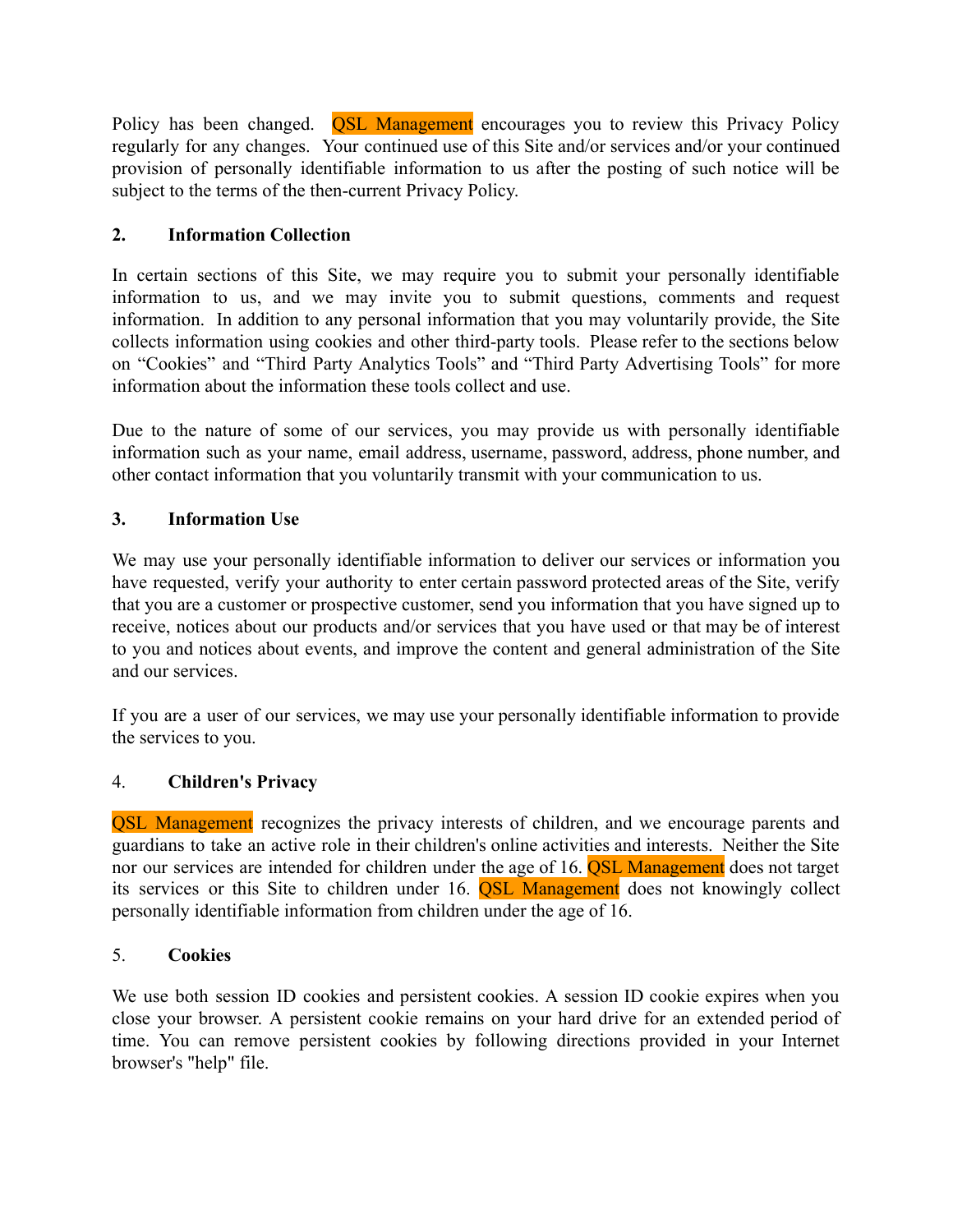On the Site, we use session cookies to make it easier for you to navigate the Site by remembering your locale preferences and to improve and track the overall Site experience. For the Site, we set a persistent cookie to authenticate your login and authorization to use the services. Persistent cookies enable us to track, store and target the interests of our users to enhance the experience on the Site. If you reject cookies, you may still use the Site, but your ability to use some areas of the Site may be limited.

#### <span id="page-2-0"></span>6. **Third Party Analytics Tools**

Beyond the personally identifiable information you voluntarily provide to us directly, **OSL** Management utilizes analytics tools including third party technologies, such as Google Analytics, to collect information utilizing cookies. Certain types of information, including geolocation, device type, onsite website usage and behavior, demographic data, and purchase history, is collected and aggregated across **QSL Management** Site users for our analysis and advertising efforts.

#### <span id="page-2-1"></span>7. **Third Party Advertising Tools**

QSL Management uses Google Analytics and Google Ads and similar types of technologies to display relevant advertisements to users who have previously visited the Site. Referred to as remarketing or retargeting, **OSL Management** may utilize previous session information to serve display advertisements to you on the Site and based on such session information Google may set a cookie and serve ads to you on third party websites on the Google Display Network. Third party vendors such as Google may display **OSL Management** ads on websites across the Internet. Aggregated user data may be utilized to create remarketing/retargeting "lists," or groups of users with similar onsite behaviors or demographics. **QSL Management** also uses Google tools to display advertisements to users based on their inferred interests and demographics. c

Users may learn more about Google's use of cookies by visiting the Google Privacy and Terms page at http://www.google.com/policies/. You may opt out of being tracked by Google Analytics by i) Turning off cookies in the preferences settings in your browser ii) Downloading the Google Analytics opt-out browser add on available at: https://tools.google.com/dlpage/gaoptout/ iii) Opting out of user interest and demographic categories in the Settings for Google Ads feature to manage or opt out of Google interest based ads at: or iv) Managing cookies used for online advertising across multiple companies at the US-based Network Advertising Initiative at http://www.networkadvertising.org/choices/.

#### <span id="page-2-2"></span>**8. Usage Information**

We automatically collect information about your interactions with the Site, including information about the device you use to interact with and/or access the Site, such as: IP address, access dates and times, information about your approximate location (as determined through your IP address), hardware and software information, mobile, computer or hardware device information (e.g., operating system version, Hardware model, IMEI number and other unique device identifiers, MAC address, and device settings), device event information, and crash data. This information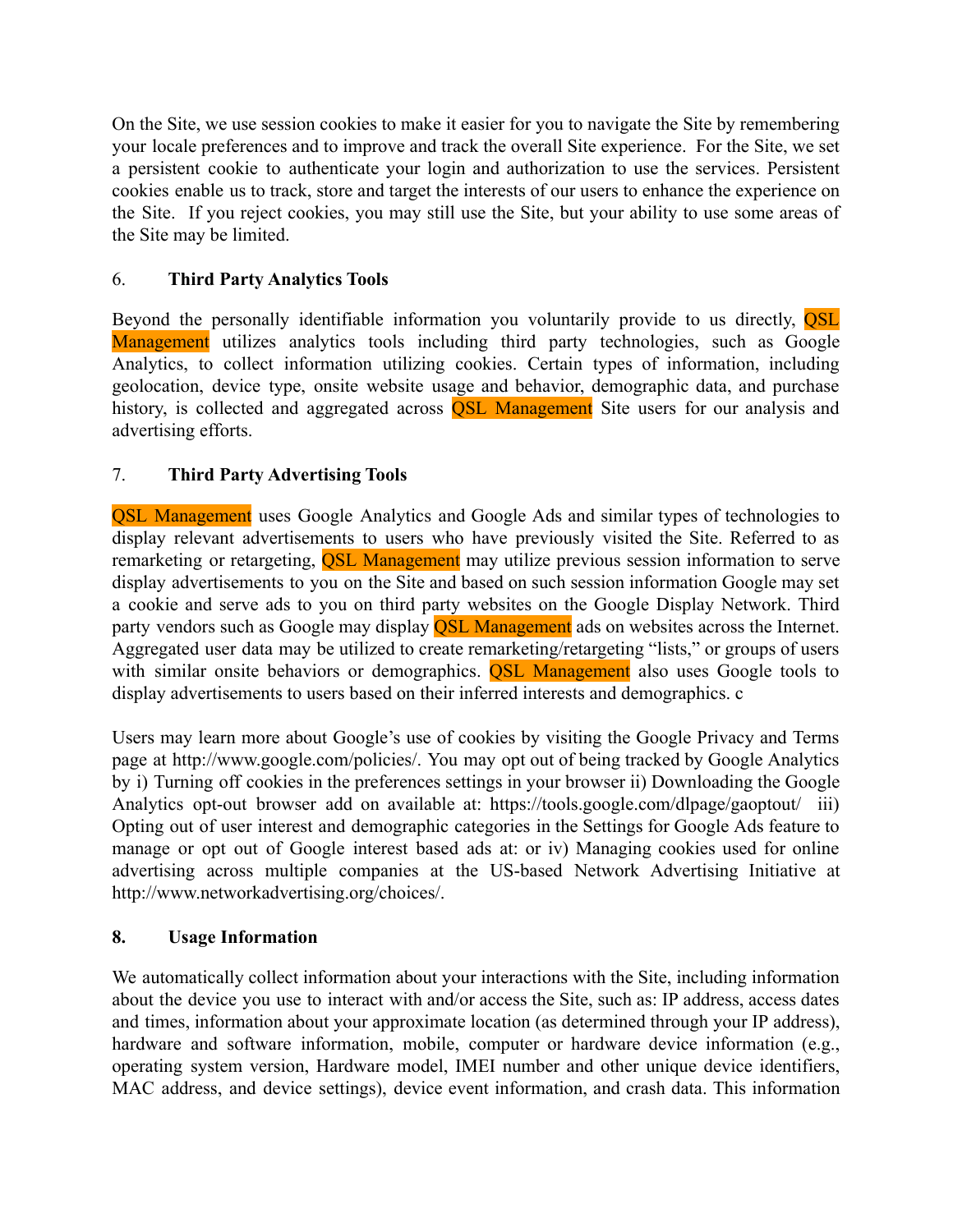allows QSL Management to understand how you've used the Site (which may include administrative and support communications with us or whether you have clicked on links to External Web Sites), and other actions you have taken in connection with your use of the Site. We automatically collect log data when you access and use the Site, even if you have not created an account or logged in.

### <span id="page-3-0"></span>9. **Aggregate Information**

We may collect and track the total number of visitors to the Site, the number of visitors to each page of the Site, External Web Sites (defined below) linked to and other aggregated data collected through our services and we may analyze this data for trends and statistics in the aggregate but such information will be maintained, used and disclosed in aggregate form only and it will not contain personally identifiable information. We may use such information for purposes such as analyzing trends, administering the Site, and to understand how users interact with the Site.

## <span id="page-3-1"></span>10. **Disclosure of Personally Identifiable Information**

We may provide your personally identifiable information and the data generated by cookies and third-party analytics tools and the aggregate information to the vendors and service agencies that we may engage to assist us in providing our services to you. For example, we engage with G5 Search Marketing, Inc. to assist us in creating and hosting this Site.

We will disclose your personally identifiable information if we reasonably believe we are required to do so by law, regulation or other government authority or to assist in any investigation, to protect our or our users' rights or to enforce our terms of use. We will not sell your personally identifiable information to any company or organization except we may transfer your personally identifiable information to a successor entity upon a merger, consolidation or other corporate reorganization in which **OSL Management** participates or to a purchaser of all or substantially all of **QSL Management**'s assets to which this Site relates.

### <span id="page-3-2"></span>11. **Links to Third Party Sites**

The Site may provide links to other Web sites or resources over which **QSL Management** does not have control ("External Web Sites"). Such links do not constitute an endorsement by **OSL** Management of those External Web Sites. You acknowledge that **QSL Management** is providing these links to you only as a convenience, and further agree that QSL Management is not responsible for the content of such External Web Sites. Your use of External Web Sites is subject to the terms of use and privacy policies located on the linked to External Web Sites.

### <span id="page-3-3"></span>12. **Security**

We may employ industry standard procedural and technological measures that are reasonably designed to help protect your personally identifiable information from loss, unauthorized access, disclosure, alteration or destruction. **QSL Management** may use, without limitation, firewalls,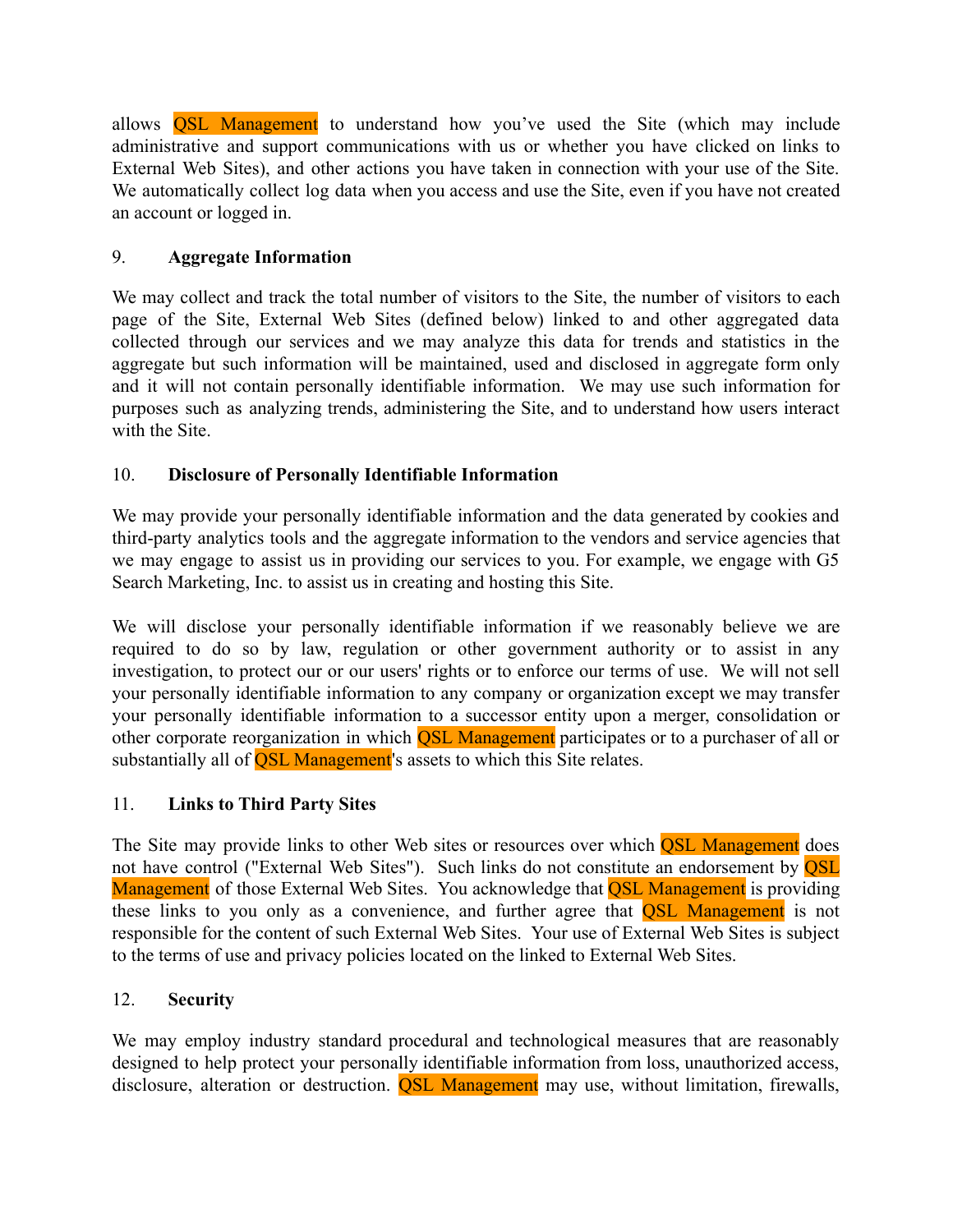password protection, secure socket layer, and other security measures to help prevent unauthorized access to your personally identifiable information.

### <span id="page-4-0"></span>**13. Privacy Notice for California Residents**

# **[**

This section supplements the information provided in the Privacy Policy above and applies only to visitors and users who are residents of the state of California.

If you have questions or concerns about any of the information provided in this Privacy Notice for California Residents, please contact us using the information provided in the "Contact Us" section of this Privacy Policy below.

#### Personal Information We Collect

For purposes of this section "personal information" means information that identifies, relates to, describes, is reasonably capable of being associated with, or could reasonably be linked, directly or indirectly, with a particular consumer or household. Personal information does not include:

- information that is lawfully made available from federal, state, or local government records;
- de-identified or aggregated information; and
- information excluded from the scope of the California Consumer Privacy Act of 2018 ("CCPA") such as health or medical information covered under the Health Insurance Portability and Accountability Act of 1996 ("HIPAA") and financial information covered under the Fair Credit Reporting Act ("FCRA") or Gramm-Leach Bliley Act ("GLBA").

In the last twelve (12) months, we have collected the categories of personal information described in the table below.

| Category                           | Examples                                                                                                                                                                                                               | Collected |
|------------------------------------|------------------------------------------------------------------------------------------------------------------------------------------------------------------------------------------------------------------------|-----------|
| 1. Identifiers                     | Real name (such as first name)<br>and last name); alias, postal<br>address, unique personal<br>identifier, online identifier,<br>internet protocol (IP) address,                                                       | Yes       |
|                                    | email address, account name,<br>social security number,<br>driver's license number,<br>passport number, or other<br>similar identifiers.                                                                               |           |
| 2. Customer Records<br>Information | Name, signature, Social<br>Security number, physical<br>characteristics or description,<br>address, telephone number,<br>passport number, driver's<br>license or state identification<br>card number, insurance policy | Yes       |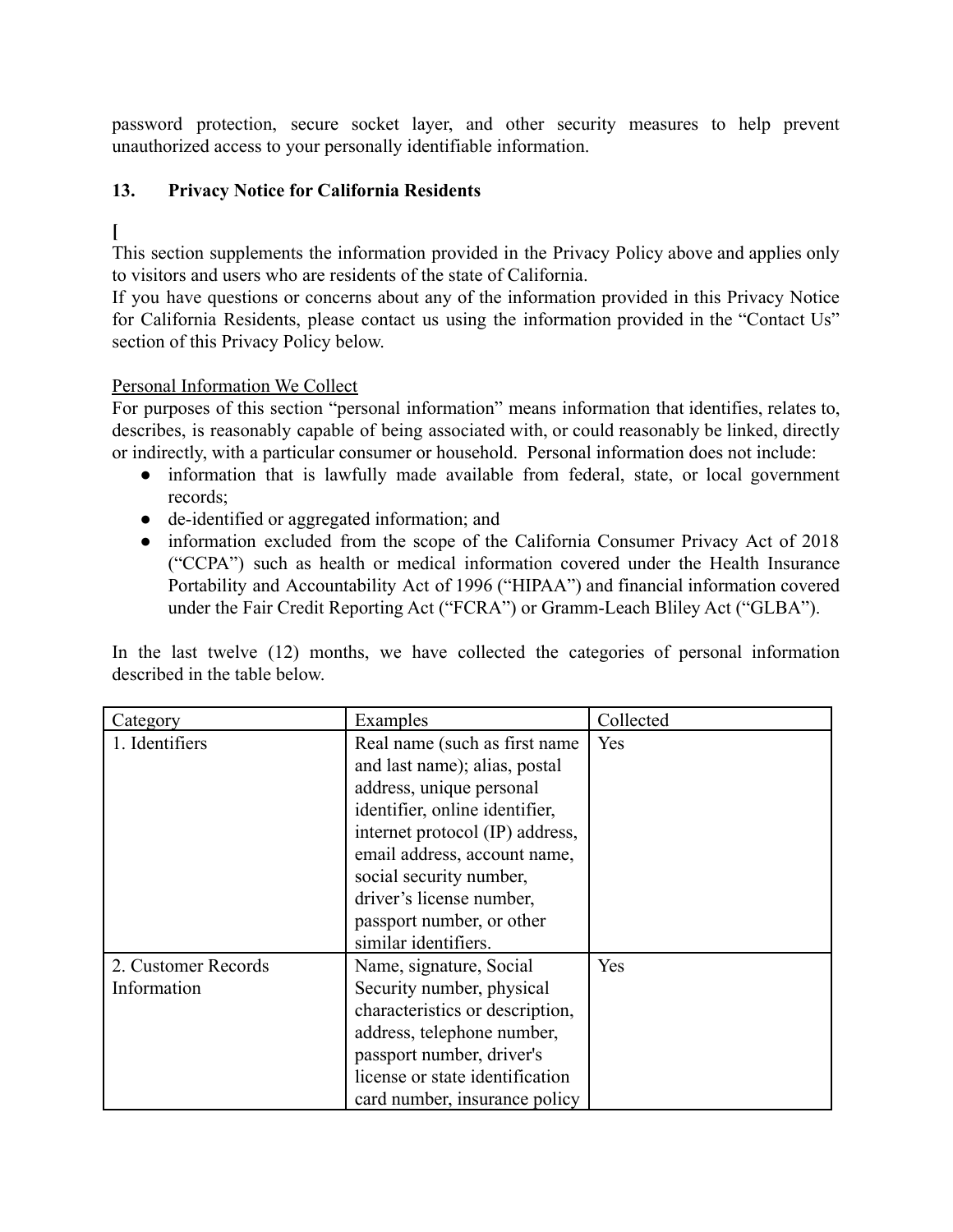| number, education,<br>employment, employment<br>history, bank account number,<br>credit card number, debit card<br>number, or any other financial<br>information, medical<br>information, or health<br>insurance information. Some<br>personal information included<br>in this category may overlap |
|-----------------------------------------------------------------------------------------------------------------------------------------------------------------------------------------------------------------------------------------------------------------------------------------------------|
|                                                                                                                                                                                                                                                                                                     |
|                                                                                                                                                                                                                                                                                                     |
|                                                                                                                                                                                                                                                                                                     |
|                                                                                                                                                                                                                                                                                                     |
|                                                                                                                                                                                                                                                                                                     |
|                                                                                                                                                                                                                                                                                                     |
|                                                                                                                                                                                                                                                                                                     |
|                                                                                                                                                                                                                                                                                                     |
|                                                                                                                                                                                                                                                                                                     |
|                                                                                                                                                                                                                                                                                                     |
| with other categories.                                                                                                                                                                                                                                                                              |
| Age (forty (40) years or<br>3. Characteristics of protected                                                                                                                                                                                                                                         |
| classifications under<br>Yes<br>older), race, color, ancestry,                                                                                                                                                                                                                                      |
| California or federal law<br>national origin, citizenship,                                                                                                                                                                                                                                          |
| religion or creed, marital or                                                                                                                                                                                                                                                                       |
| familial status, medical                                                                                                                                                                                                                                                                            |
| condition, physical or mental                                                                                                                                                                                                                                                                       |
| disability, sex (including                                                                                                                                                                                                                                                                          |
| gender, gender identity,                                                                                                                                                                                                                                                                            |
| gender expression, pregnancy                                                                                                                                                                                                                                                                        |
| or childbirth and related                                                                                                                                                                                                                                                                           |
| medical conditions), sexual                                                                                                                                                                                                                                                                         |
| orientation, veteran or                                                                                                                                                                                                                                                                             |
| military status, genetic                                                                                                                                                                                                                                                                            |
|                                                                                                                                                                                                                                                                                                     |
| information (including                                                                                                                                                                                                                                                                              |
| familial genetic information),                                                                                                                                                                                                                                                                      |
| medical conditions, political                                                                                                                                                                                                                                                                       |
| affiliations or activities, status                                                                                                                                                                                                                                                                  |
| as a victim of domestic                                                                                                                                                                                                                                                                             |
| violence, assault, or stalking.                                                                                                                                                                                                                                                                     |
| 4. Commercial information.<br>Yes<br>Records of products or                                                                                                                                                                                                                                         |
| services purchased, personal                                                                                                                                                                                                                                                                        |
| property, or other purchasing                                                                                                                                                                                                                                                                       |
| or consuming histories or                                                                                                                                                                                                                                                                           |
| tendencies.                                                                                                                                                                                                                                                                                         |
| 5. Biometric information.<br>Yes<br>Fingerprints, facial or hand                                                                                                                                                                                                                                    |
| imagery, voice recordings                                                                                                                                                                                                                                                                           |
| from which an identifier                                                                                                                                                                                                                                                                            |
| template can be extracted,                                                                                                                                                                                                                                                                          |
| keystroke patterns, gait                                                                                                                                                                                                                                                                            |
| patterns, sleep, health, or                                                                                                                                                                                                                                                                         |
| exercise data.                                                                                                                                                                                                                                                                                      |
| 6. Internet or other similar<br>Yes<br>Browsing history, search                                                                                                                                                                                                                                     |
| history, information regarding<br>network activity information                                                                                                                                                                                                                                      |
| consumer's interaction with a                                                                                                                                                                                                                                                                       |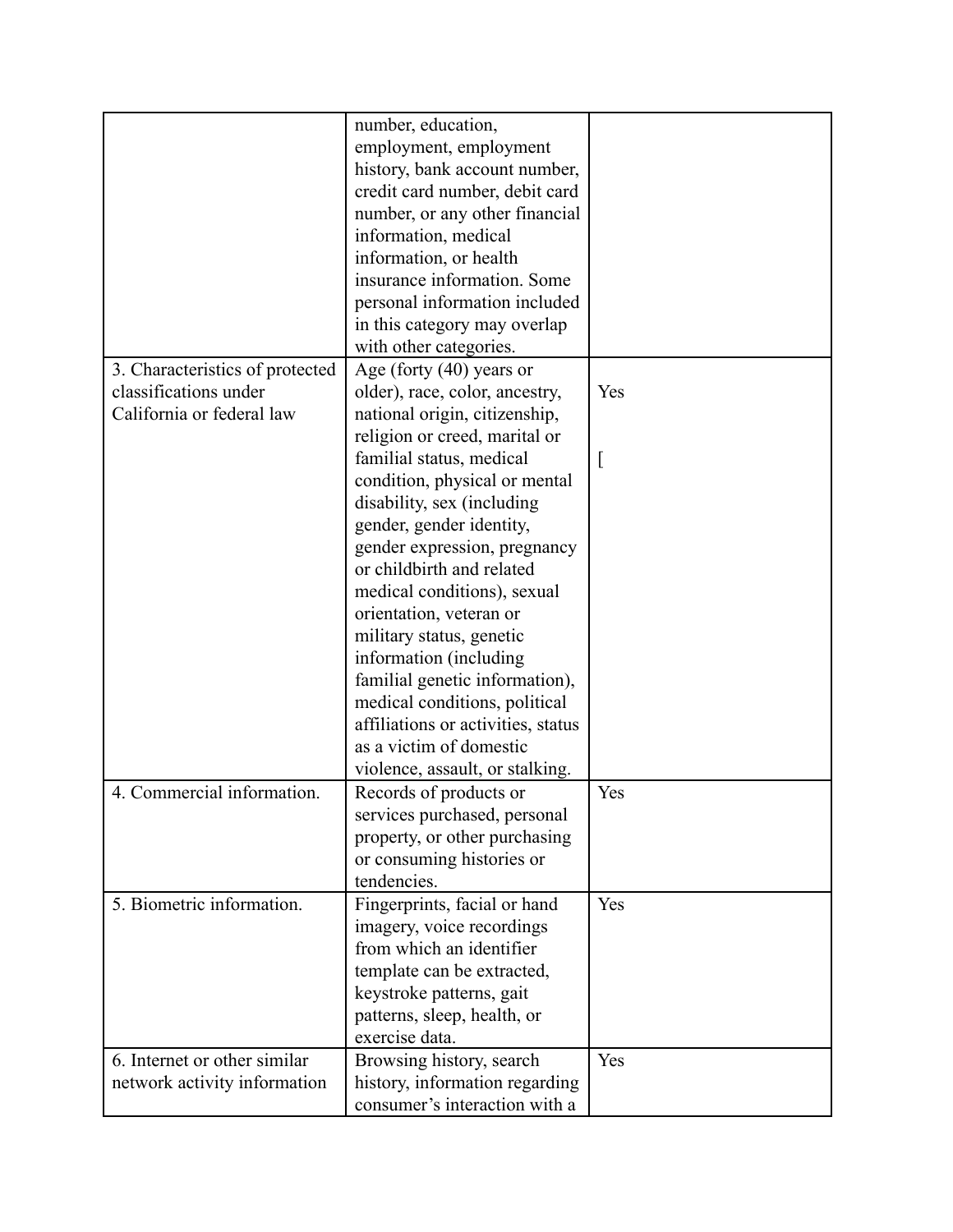|                           | website, application, or       |            |  |
|---------------------------|--------------------------------|------------|--|
|                           | advertisement.                 |            |  |
| 7. Geolocation data       | GPS coordinates or other       | Yes        |  |
|                           | location tracking              |            |  |
|                           | information.                   |            |  |
| 8. Sensory data           | Audio, electronic, visual,     | Yes        |  |
|                           | thermal, olfactory, or similar |            |  |
|                           | information.                   |            |  |
| 9. Professional or        | Employer, employment           |            |  |
| employment-related        | history, resumes and CVs,      | Yes        |  |
| information               | background checks, and other   |            |  |
|                           | employment-related             |            |  |
|                           | information.                   |            |  |
| 10. Education information | Records maintained by an       |            |  |
|                           | educational agency or          | <b>YES</b> |  |
|                           | institution that pertain to a  |            |  |
|                           | student, such as grades and    |            |  |
|                           | transcripts.                   |            |  |
| 11. Inferences            | Inferences drawn from any of   | Yes        |  |
|                           | the categories described       |            |  |
|                           | above to create a profile      |            |  |
|                           | about a consumer reflecting    |            |  |
|                           | the consumer's preferences,    |            |  |
|                           | characteristics, psychological |            |  |
|                           | trends, predispositions,       |            |  |
|                           | behavior, attitudes,           |            |  |
|                           | intelligence, abilities, and   |            |  |
|                           | aptitudes.                     |            |  |

The table below describes the sources for each category of personal information we collect, the business and/or commercial purposes for which we use each category of personal information, and the third parties with whom we share each category of personal information we collect.

| Category       | Sources                                                                                                                                                               | <b>Business or</b><br><b>Commercial Purposes</b>                                                                                               | Third Parties Shared<br>With                                                                                                                                                              |  |
|----------------|-----------------------------------------------------------------------------------------------------------------------------------------------------------------------|------------------------------------------------------------------------------------------------------------------------------------------------|-------------------------------------------------------------------------------------------------------------------------------------------------------------------------------------------|--|
| 1. Identifiers | Directly from<br>$\bullet$<br>consumers<br>Website cookies<br>$\bullet$<br>Website analytics<br>$\bullet$<br>providers<br>Referral sites and<br>$\bullet$<br>services | To fulfill specific<br>lo<br>consumer requests<br>To enhance the<br>lo<br>website experience<br>For marketing<br>purposes and sales<br>purpose | Website providers<br>$\bullet$<br>Analytics<br>$\bullet$<br>providers<br>Advertising<br>$\bullet$<br>providers<br>Telephone service<br>$\bullet$<br>providers<br>Customer<br>relationship |  |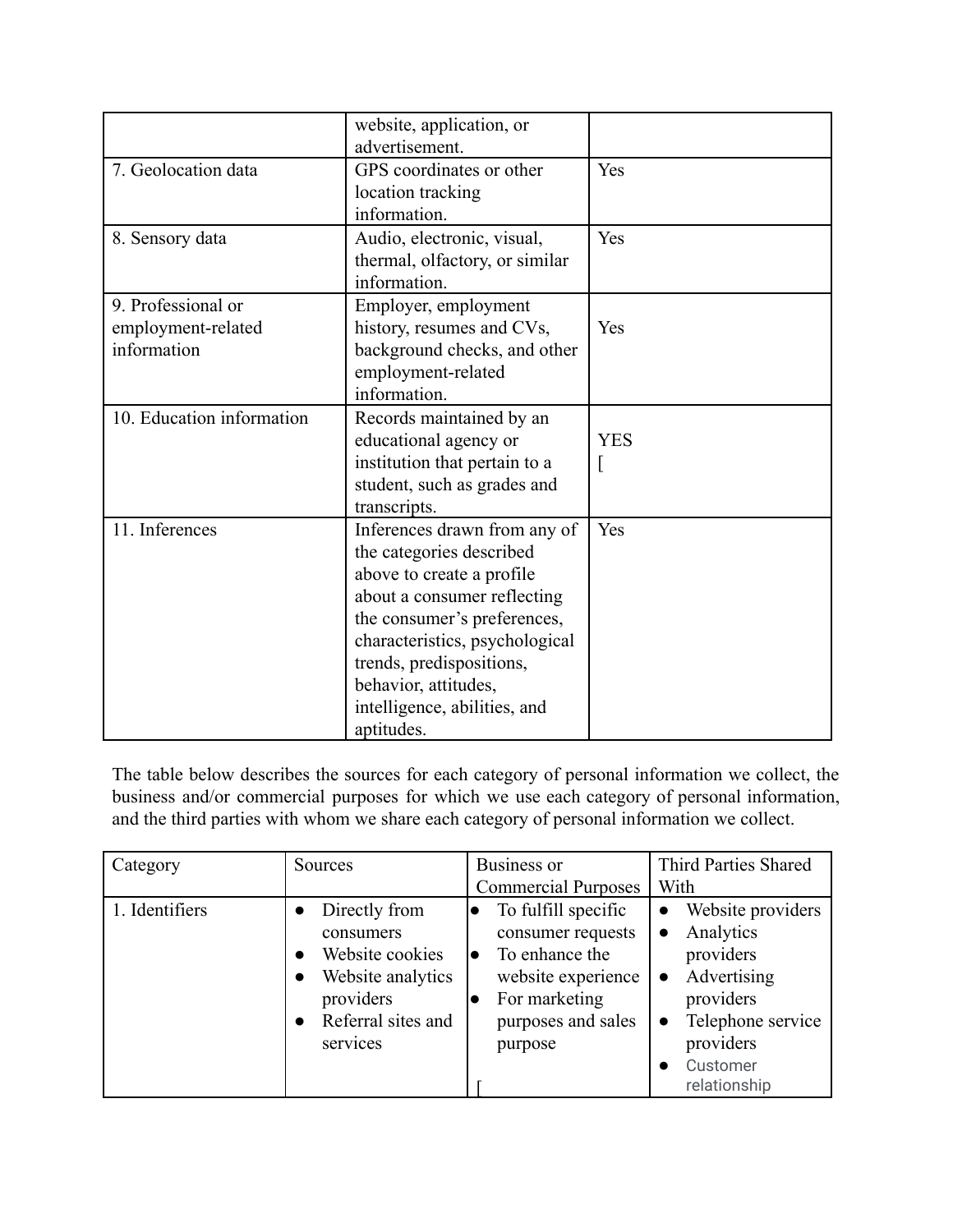|                                                                                             |                                                                                                                                                                   |                                                                                                                    | management<br>provider<br>Virtual chat<br>technology<br>provider                                  |
|---------------------------------------------------------------------------------------------|-------------------------------------------------------------------------------------------------------------------------------------------------------------------|--------------------------------------------------------------------------------------------------------------------|---------------------------------------------------------------------------------------------------|
| 2. Customer Records<br>Information                                                          |                                                                                                                                                                   |                                                                                                                    |                                                                                                   |
| 3. Characteristics of<br>protected<br>classifications under<br>California or federal<br>law |                                                                                                                                                                   |                                                                                                                    |                                                                                                   |
| 4. Commercial<br>information.                                                               |                                                                                                                                                                   |                                                                                                                    |                                                                                                   |
| 5. Biometric<br>information.                                                                | Telephone calls                                                                                                                                                   | To fulfill your<br>$\bullet$<br>requests<br>For internal<br>$\bullet$<br>training<br>For marketing<br>For analysis | Telephone service<br>$\bullet$<br>providers<br>Analytics<br>providers                             |
| 6. Internet or other<br>similar network<br>activity information                             | Website cookies<br>$\bullet$<br>Website analytics<br>$\bullet$<br>providers                                                                                       | To enhance the<br>$\bullet$<br>website<br>experience<br>For marketing<br>purposes                                  | Website providers<br>$\bullet$<br>Advertising<br>$\bullet$<br>providers                           |
| 7. Geolocation data                                                                         | Directly from<br>$\bullet$<br>consumers<br><b>Website Cookies</b><br>Website analytics<br>providers<br>Advertising<br>providers<br>Referral sites and<br>services | To analyze<br>$\bullet$<br>website traffic<br>For marketing<br>$\bullet$<br>and sales<br>purposes                  | Website providers<br>$\bullet$<br>Analytics<br>$\bullet$<br>Providers<br>Advertising<br>providers |
| 8. Sensory data                                                                             |                                                                                                                                                                   |                                                                                                                    |                                                                                                   |
| 9. Professional or<br>employment-related<br>information                                     |                                                                                                                                                                   |                                                                                                                    |                                                                                                   |
| 10. Education<br>information                                                                | Directly from<br>$\bullet$<br>consumers<br>Job applicant<br>tracking<br>system                                                                                    | Hiring and<br>$\bullet$<br>human<br>resources                                                                      | Job-applicant<br>$\bullet$<br>tracking<br>system                                                  |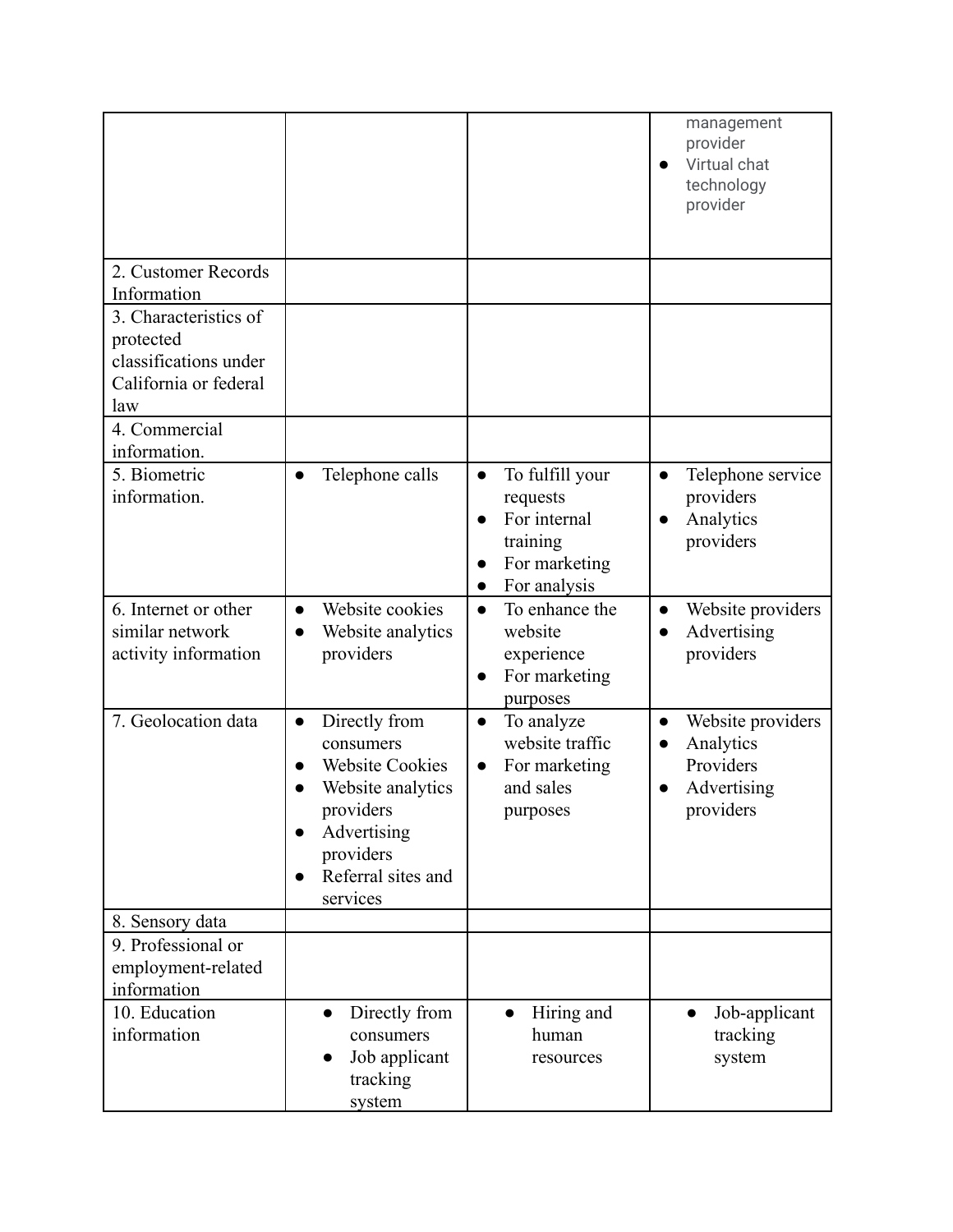| . Inferences | Website analytics $\bullet$ For marketing |          | Analytics     |
|--------------|-------------------------------------------|----------|---------------|
|              | providers                                 | purposes | Providers     |
|              | Advertising                               |          | • Advertising |
|              | providers                                 |          | providers     |

#### Personal Information We Disclose

a. *Sale of Personal Information* We do not sell personal information.

#### b. *Disclosure of Personal Information for Business Purposes*

We disclose the following categories of personal information for business purposes: identifiers, biometric information, internet or other similar network activity information, geolocation data, and inferences.

We do not sell personal information of minors under the age of sixteen (16) years of age without affirmative authorization.

#### Your Rights

If you are a resident of the state(s) identified above, you have specific rights regarding your personal information. This section describes your rights and how to exercise them.

a. *Right to Know About Personal Information Collected, Disclosed, or Sold*

You have the right to request that **QSL Management** disclose to you what personal information we collect, use, disclose, and sell. You may exercise this right following the methods described under the subsection titled "Exercising Your Rights" below.

### b. *Right to Delete Personal Information*

You have the right to request that **QSL Management** delete personal information we may hold about you. You may exercise this right following the methods described under the subsection titled "Exercising Your Rights" below.

Please be aware that we may not always be able to delete your personal information. For example, there may be business or operational reasons why we need to retain personal information. If we deny your request to delete personal information, we will inform you of the basis for our denial in our response to you.

### c. *Right to Non-Discrimination*

You have the right to not receive discriminatory treatment from **OSL Management** for exercising any of your rights described under this "Your Rights" section. This means we will not treat you differently for exercising any of the rights described above.

#### Exercising Your Rights

You may exercise each right once every twelve (12) months. To exercise your rights, you must submit a verifiable request to us. To do so please write to privacy@blakeseniorliving.com. In your request, please be specific. State the information you want changed, whether you'd like your information suppressed from our database or whether there are limitations you'd like us to put on how we use your personal information. Please use the email address linked to that personal information — we only complete requests on the information linked to your email address. To verify your identity, we will email the email address you provide us, and which